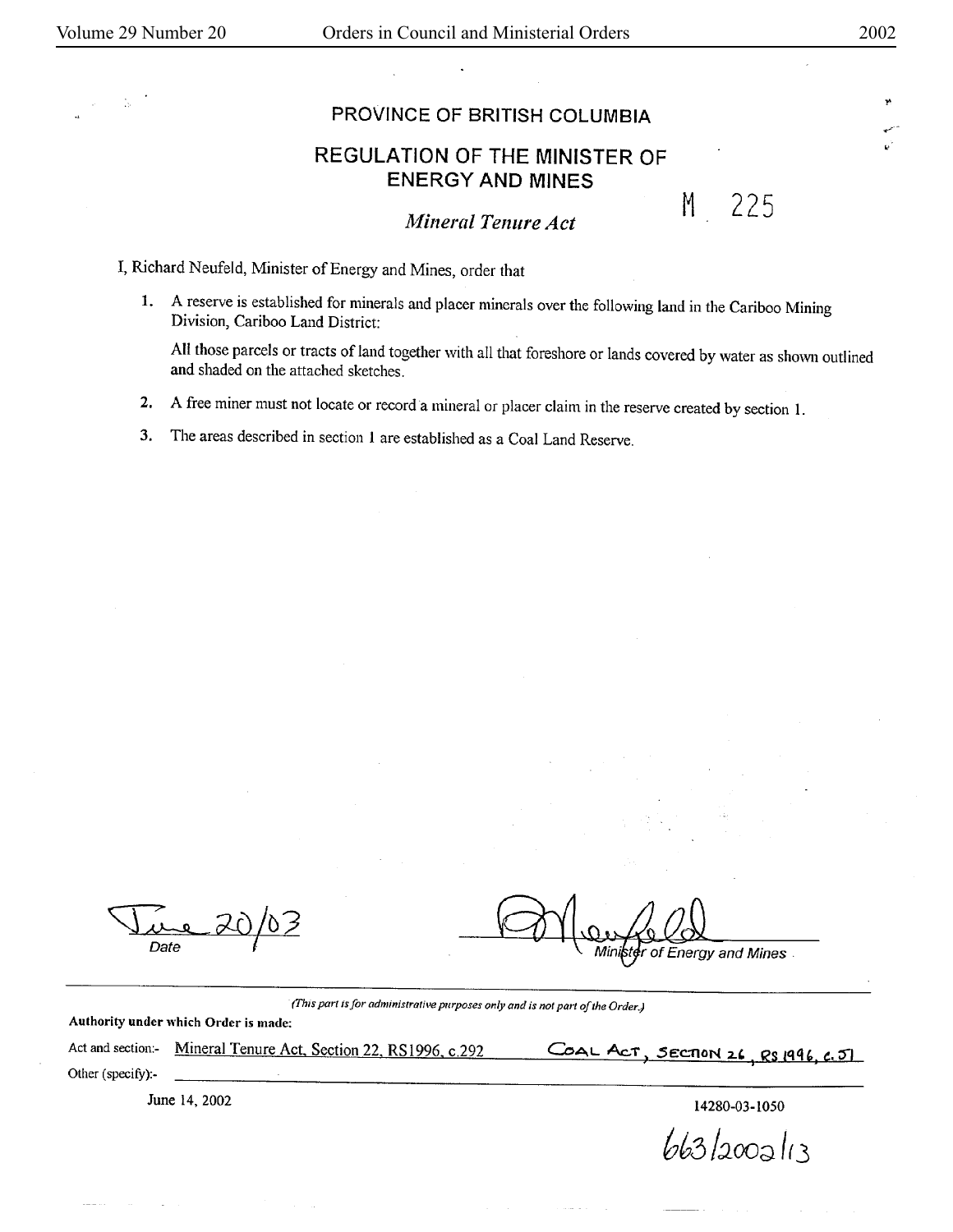



 $\omega_{\rm c}$ 

 $\sim$ 

 $\sim 100$  km s  $^{-1}$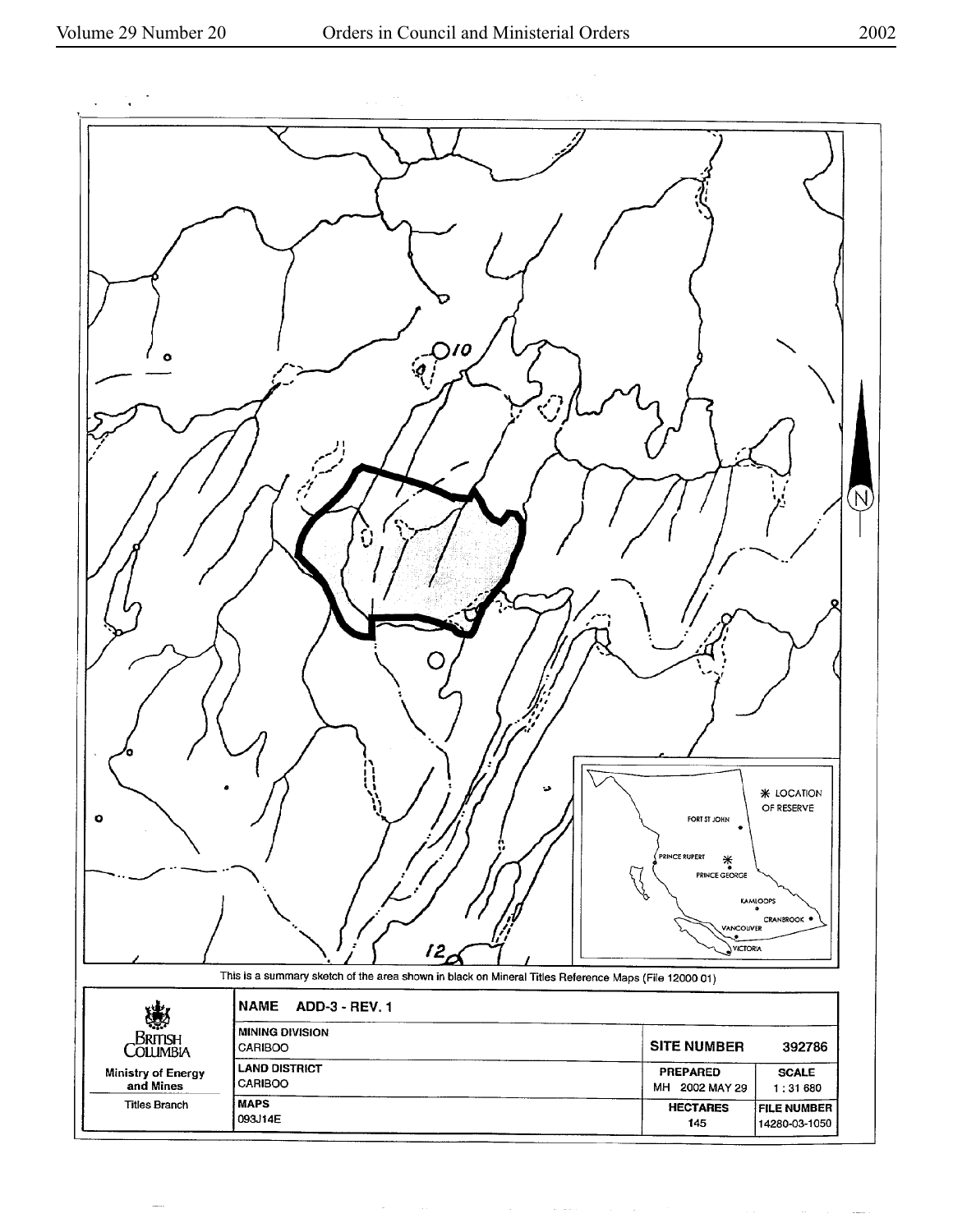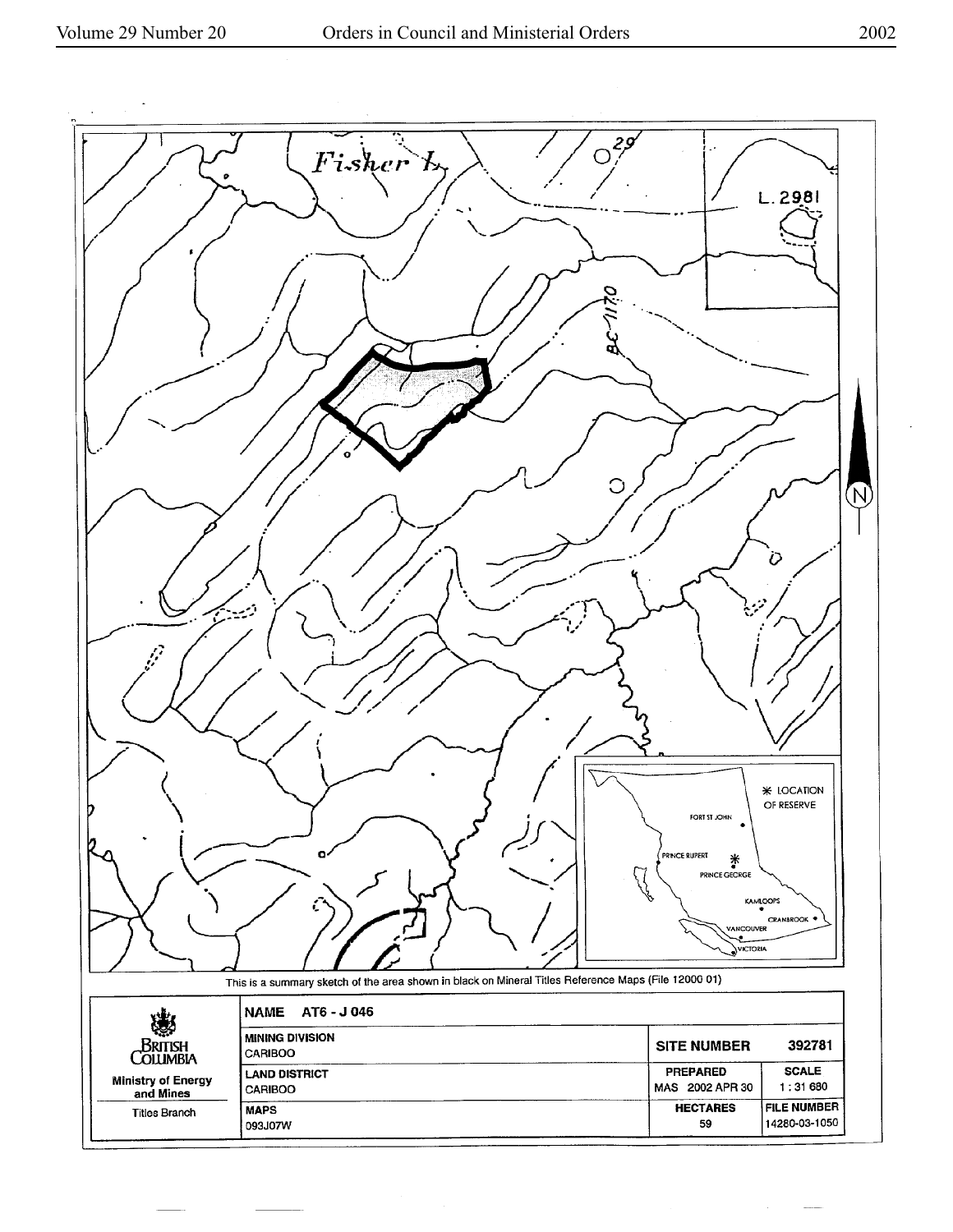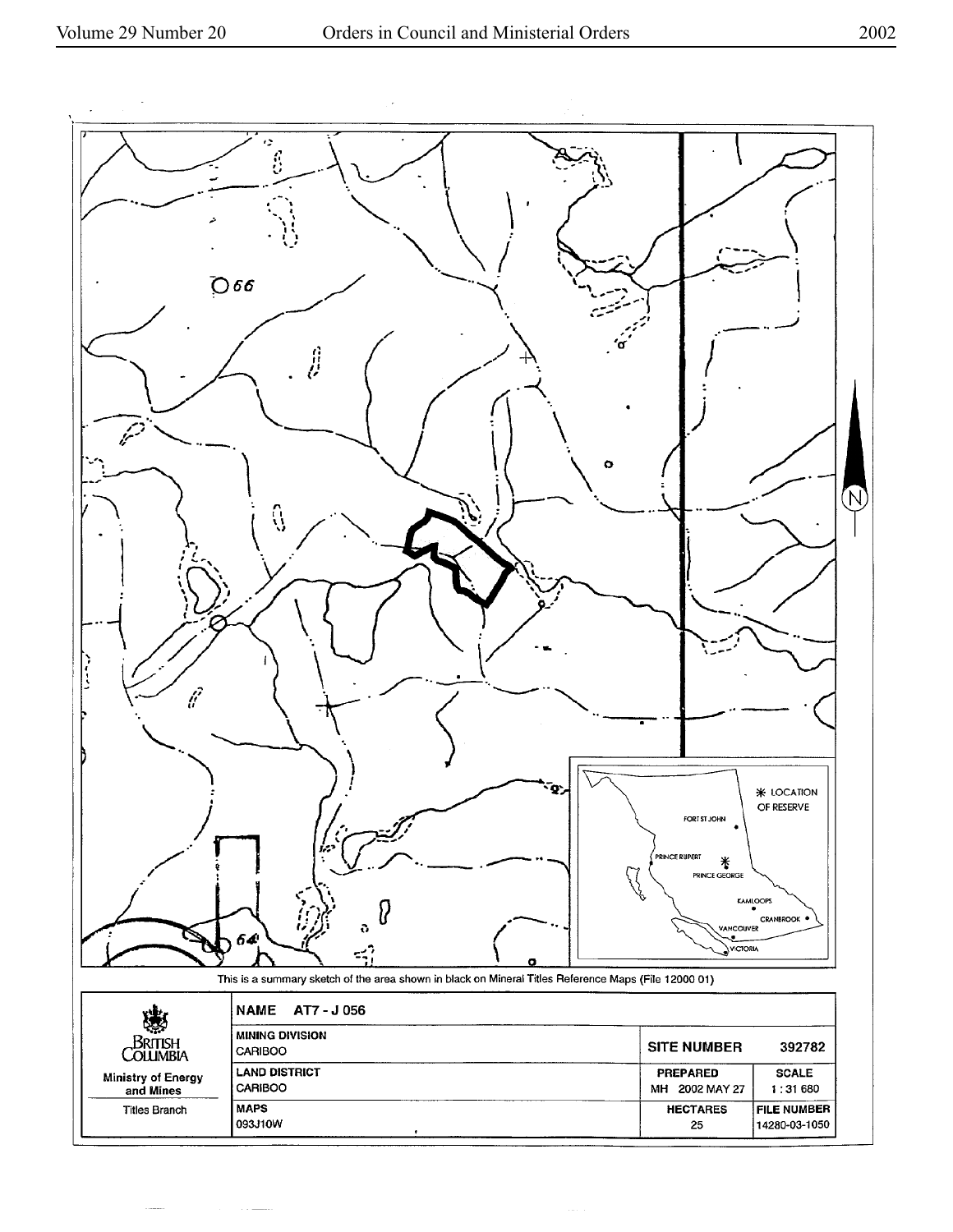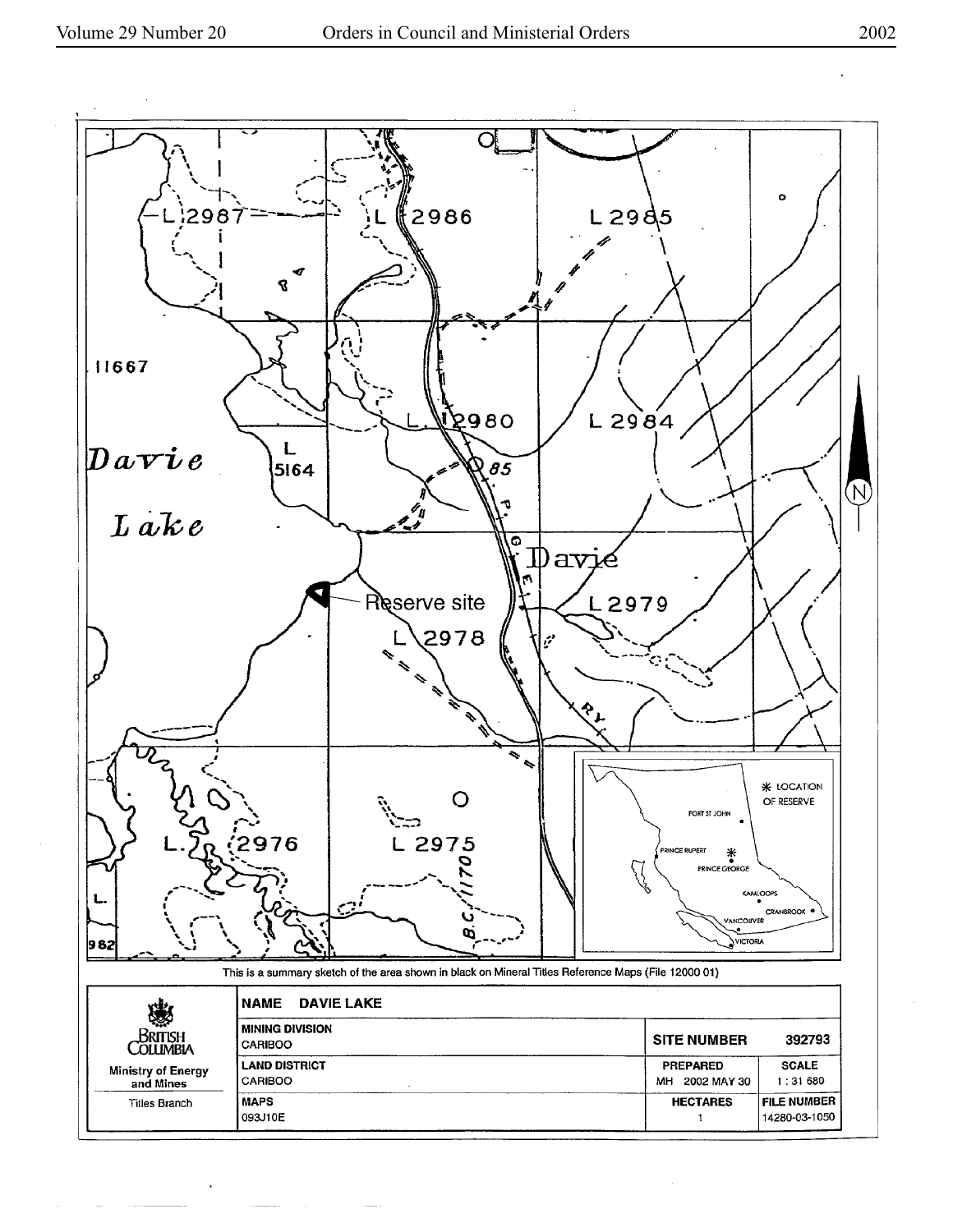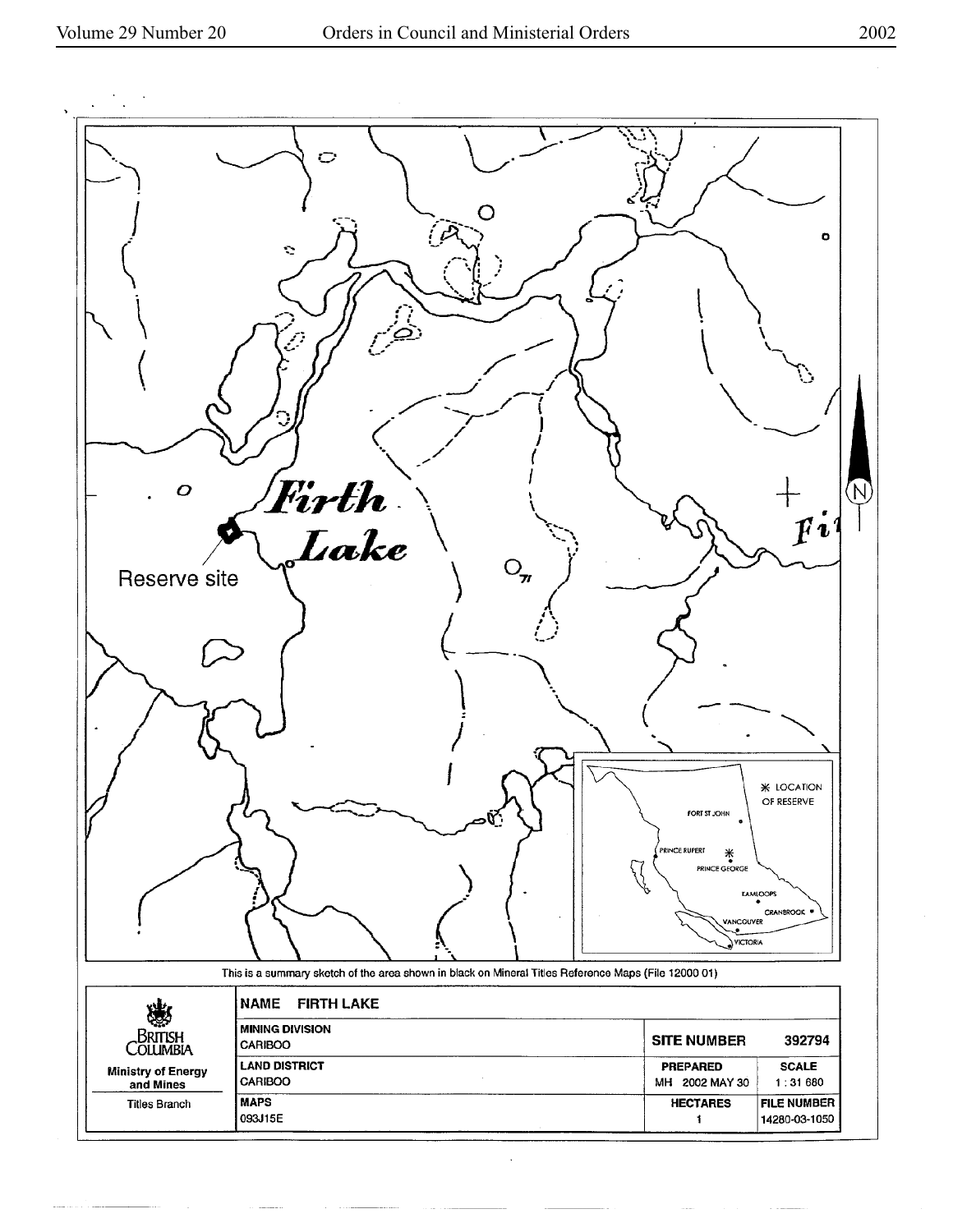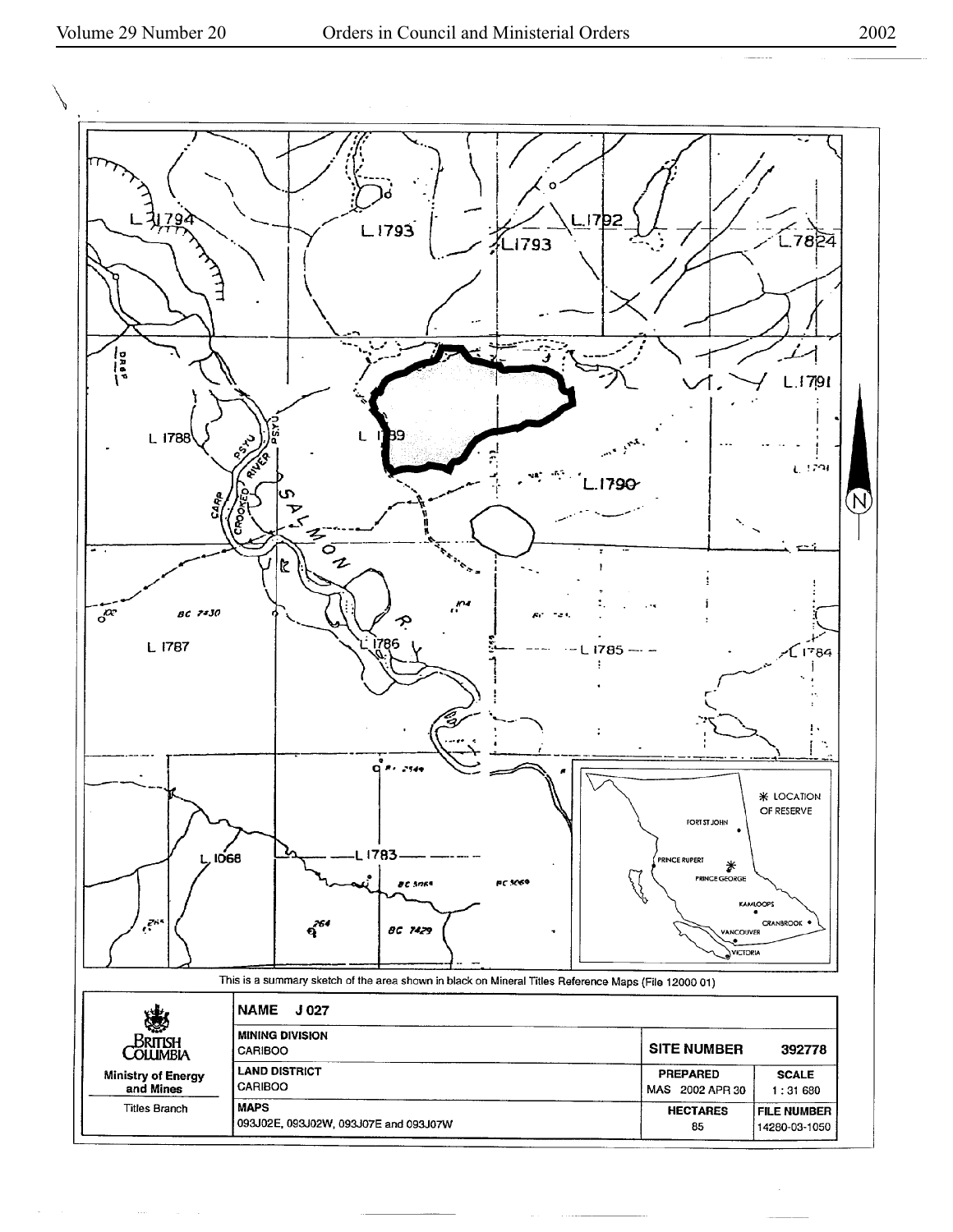$\gamma_{\rm{max}}$ 

 $\sim$ 

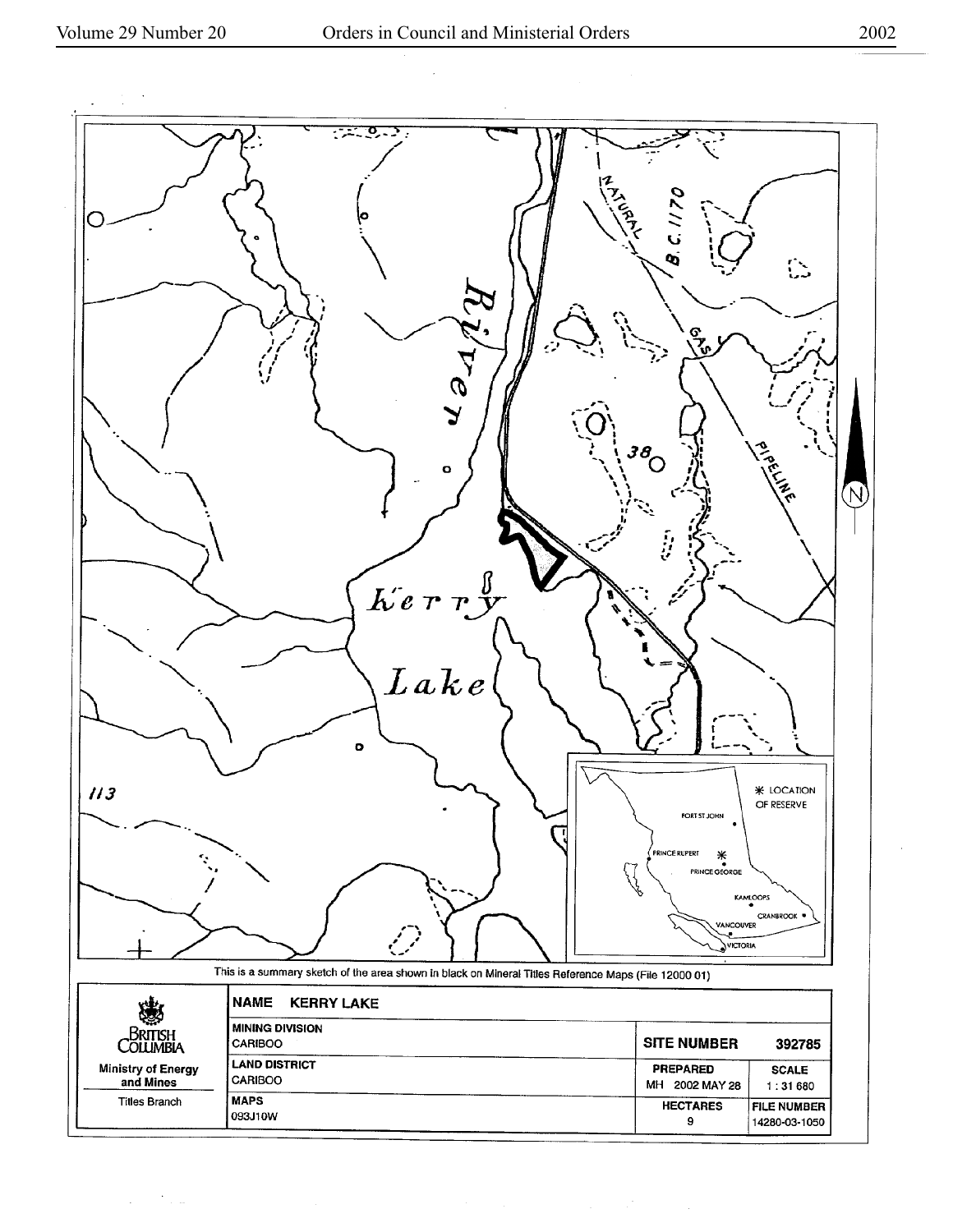![](_page_8_Figure_4.jpeg)

 $\bar{z}$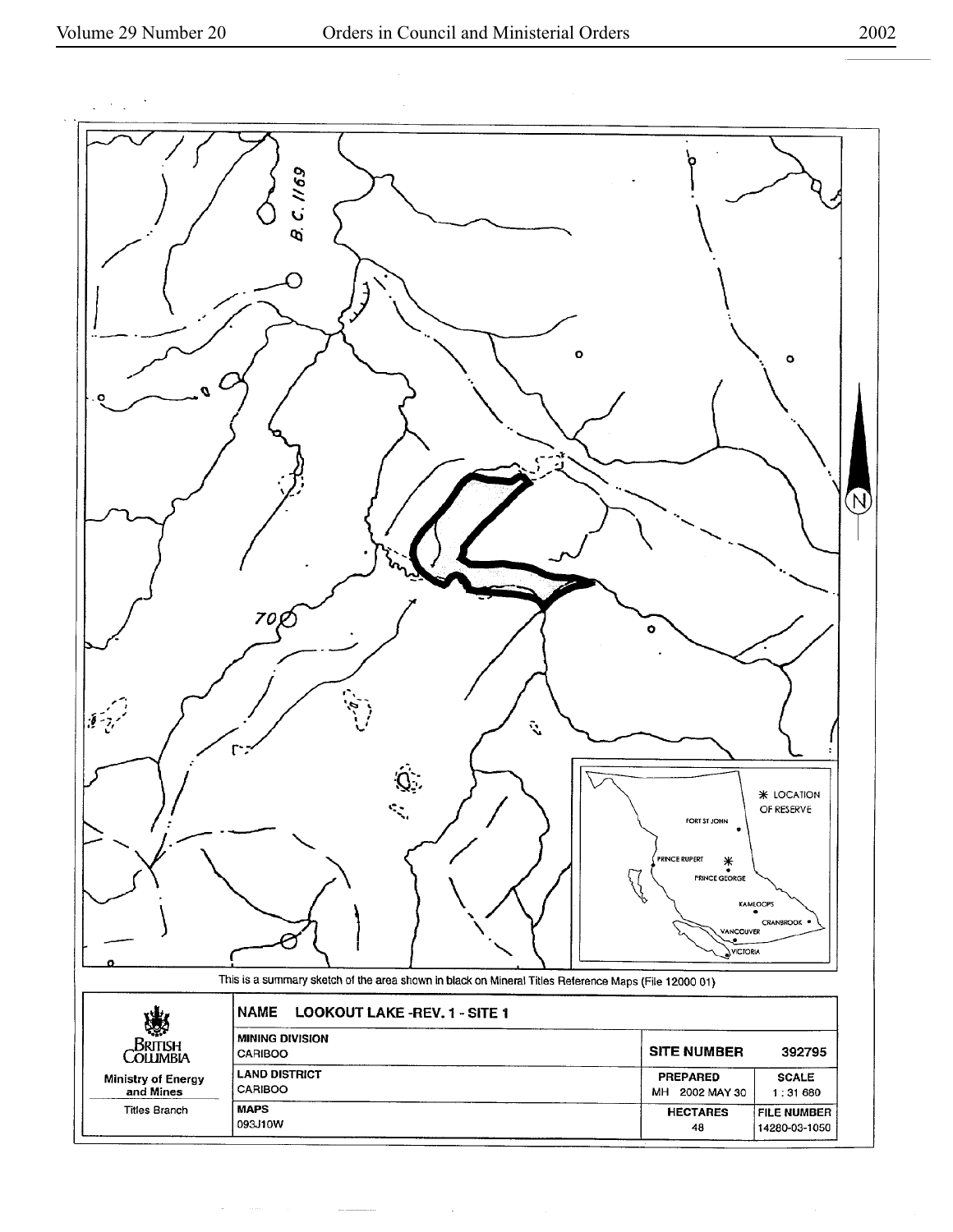![](_page_9_Figure_2.jpeg)

 $\bar{a}$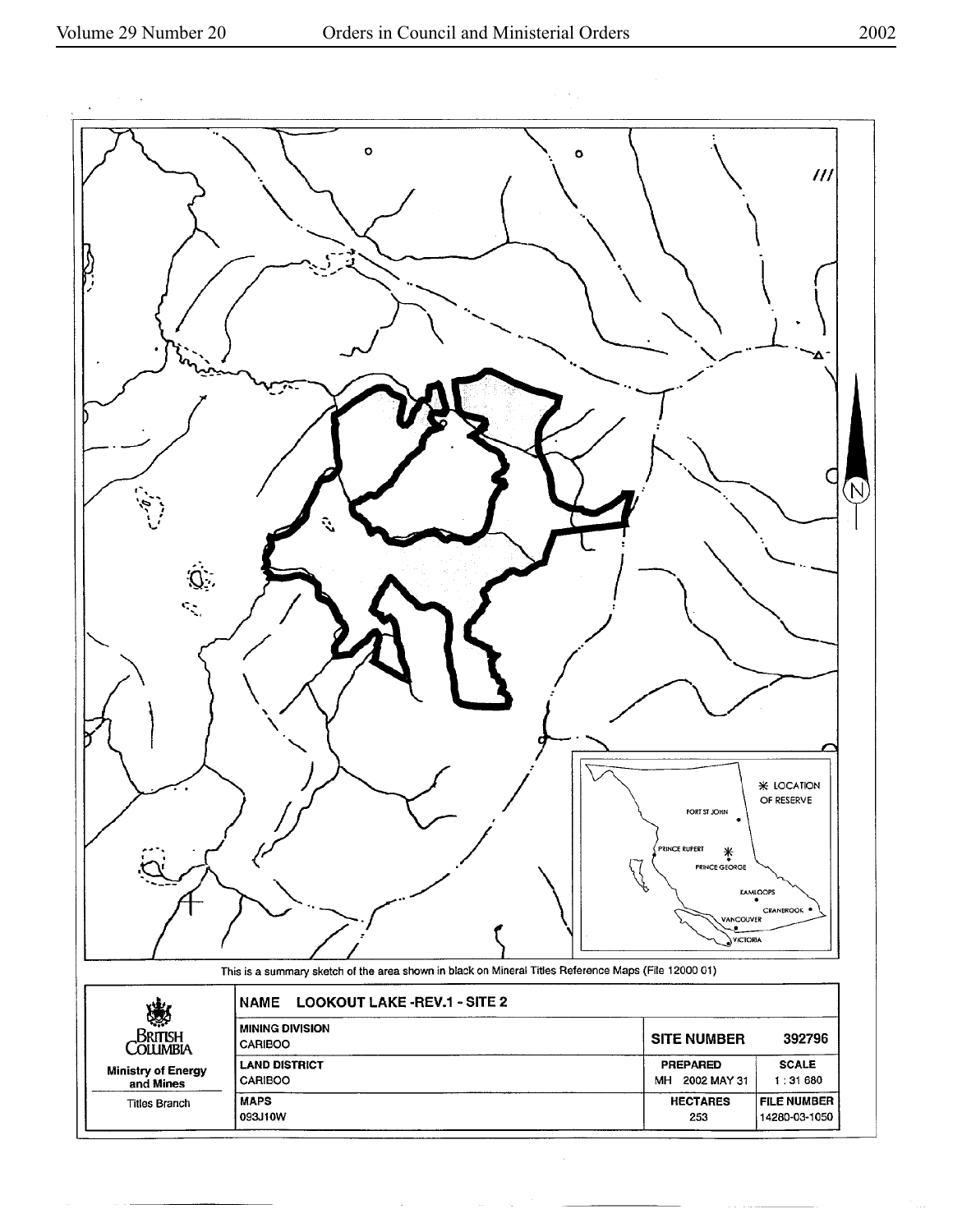$\sim$ 

 $\sim$ 

l

![](_page_10_Figure_2.jpeg)

![](_page_10_Figure_3.jpeg)

 $\sim$ 

 $\sim$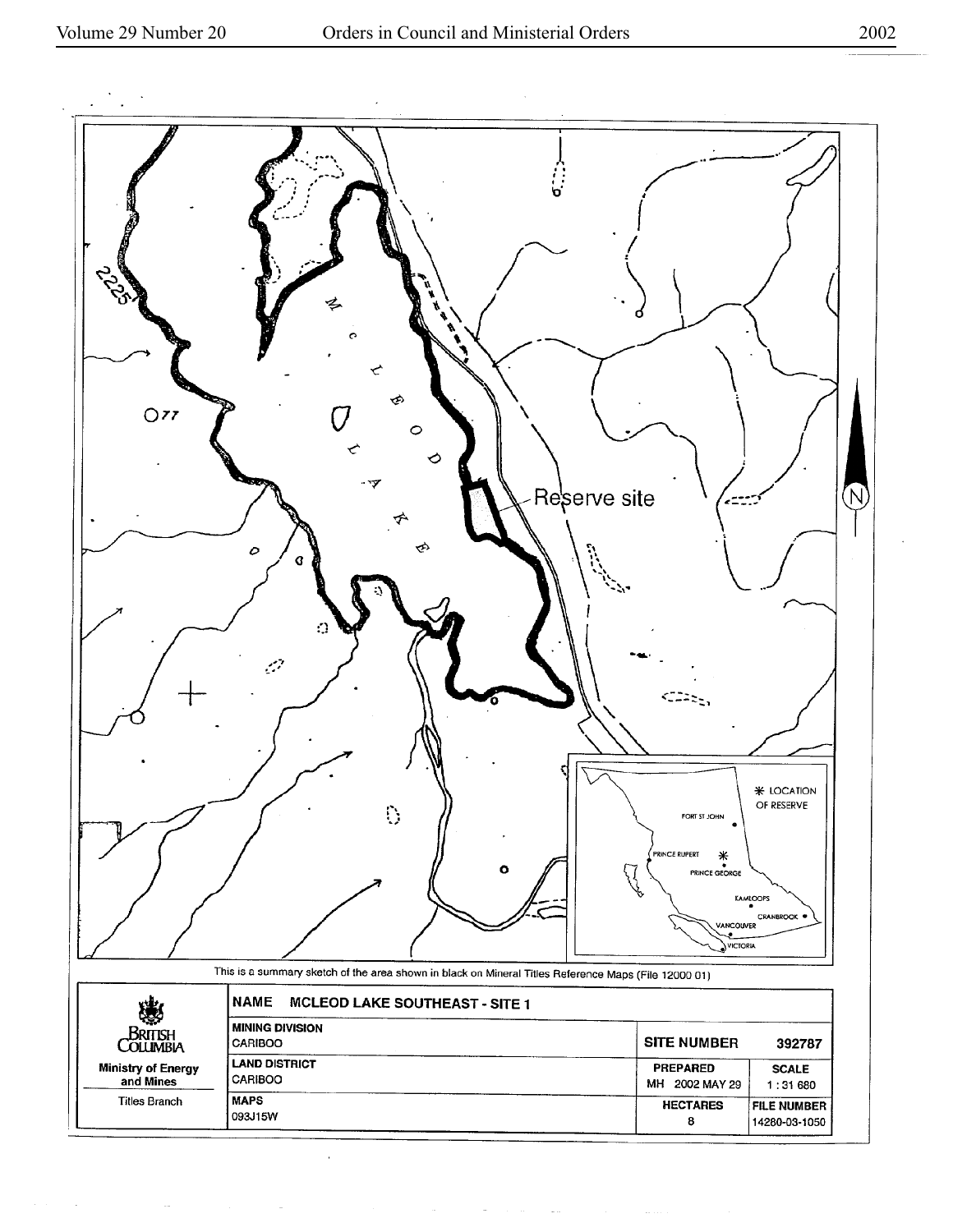![](_page_11_Figure_2.jpeg)

![](_page_11_Figure_3.jpeg)

 $\bar{\beta}$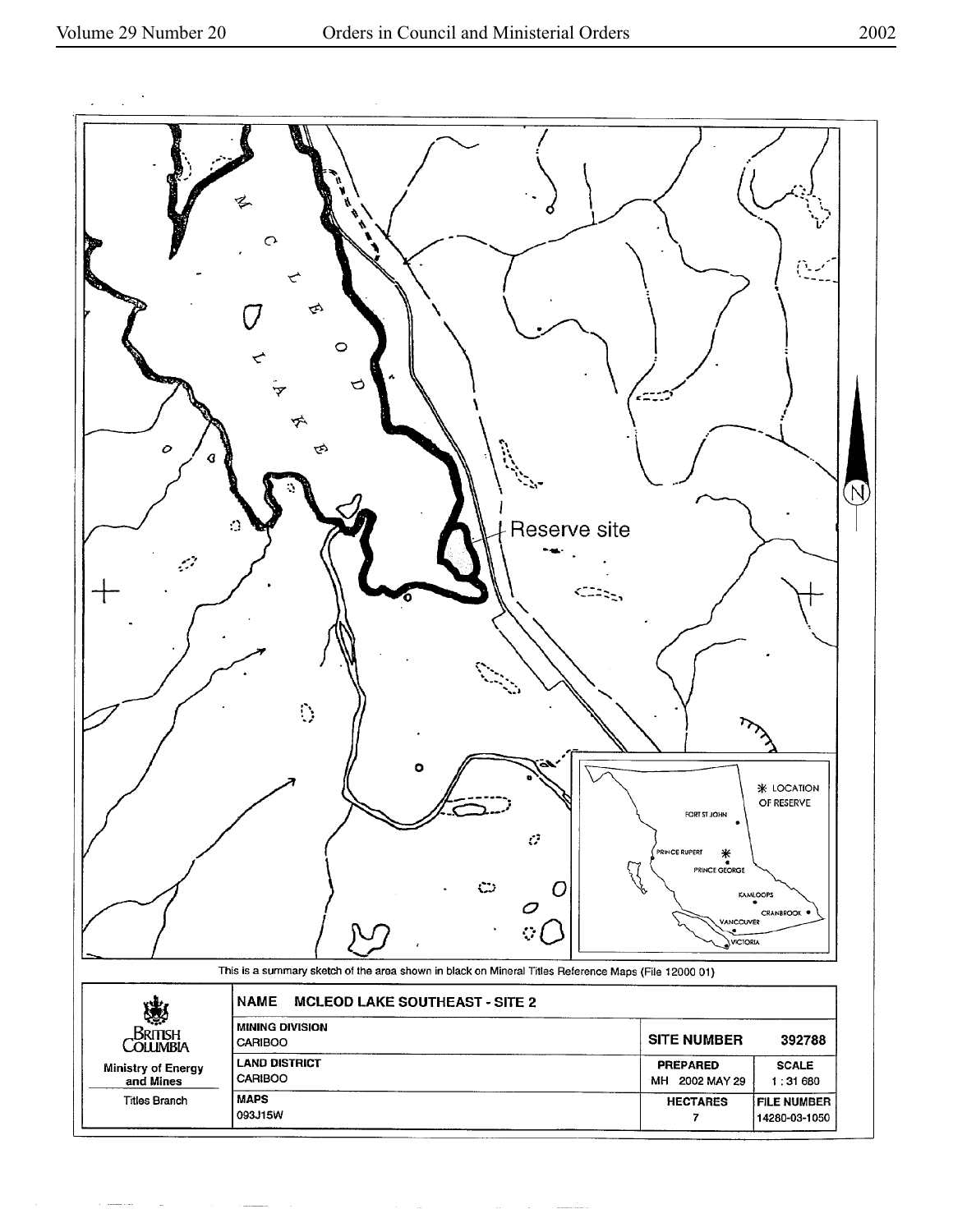![](_page_12_Figure_2.jpeg)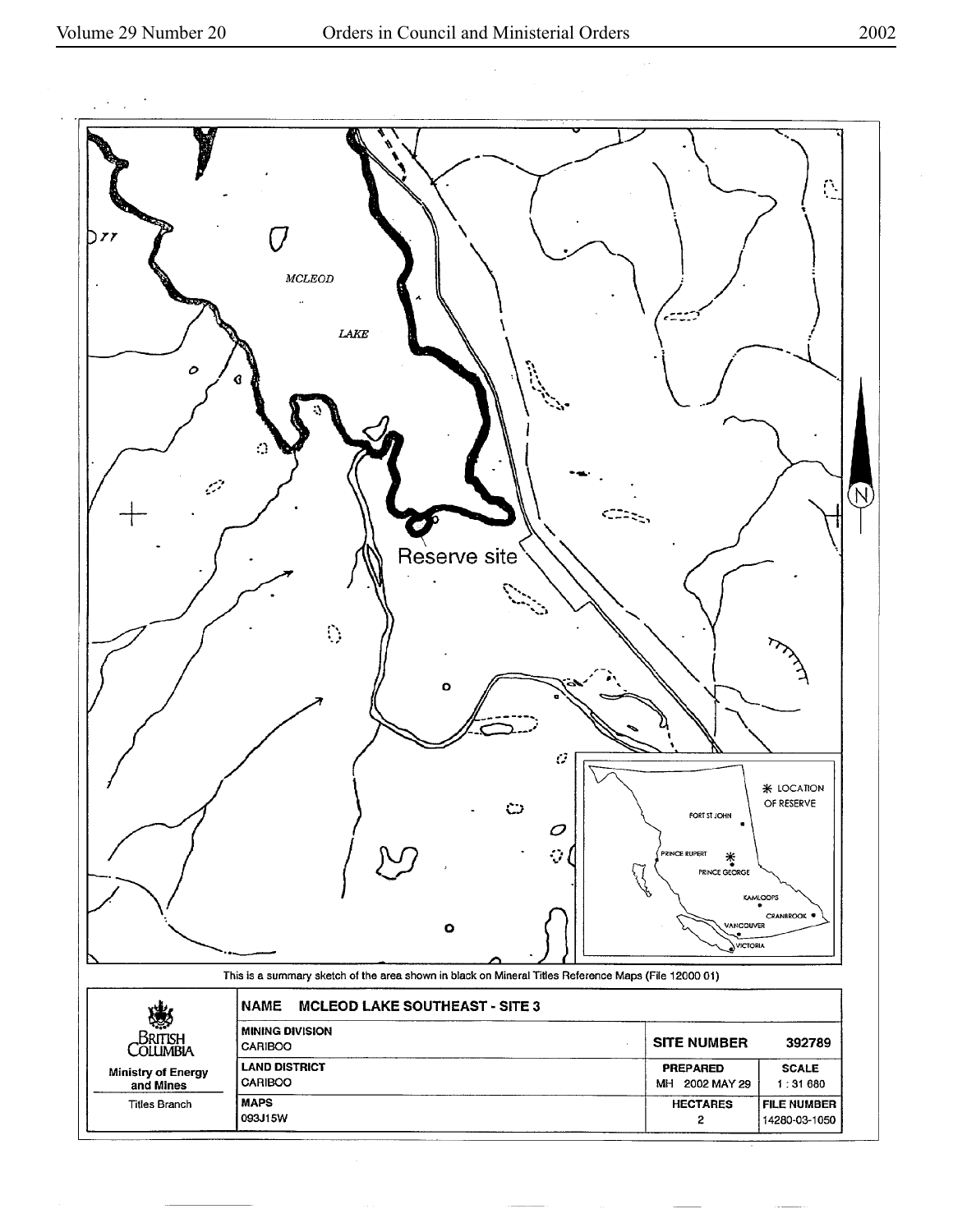![](_page_13_Figure_3.jpeg)

![](_page_13_Figure_4.jpeg)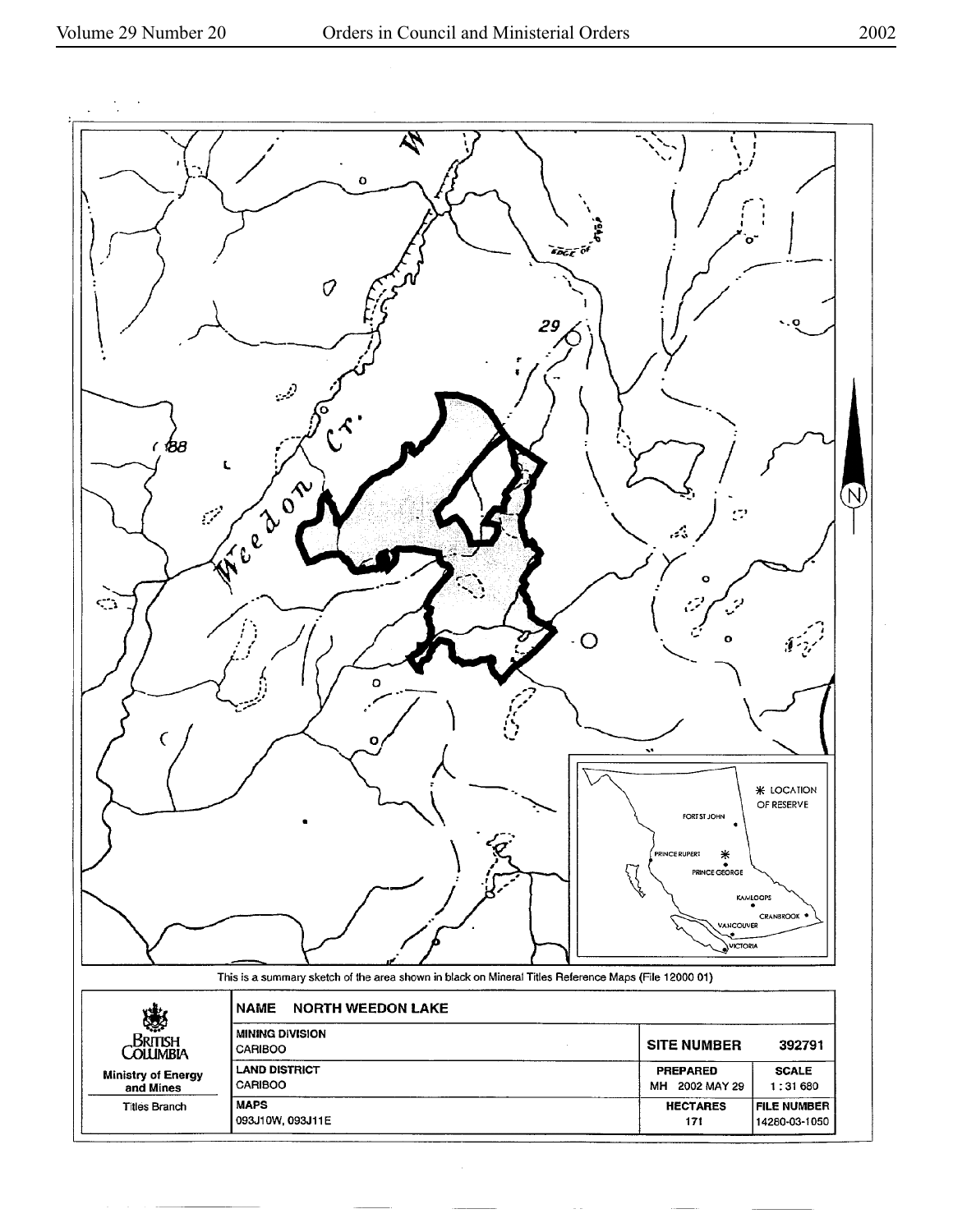![](_page_14_Figure_2.jpeg)

 $\sim$   $\sim$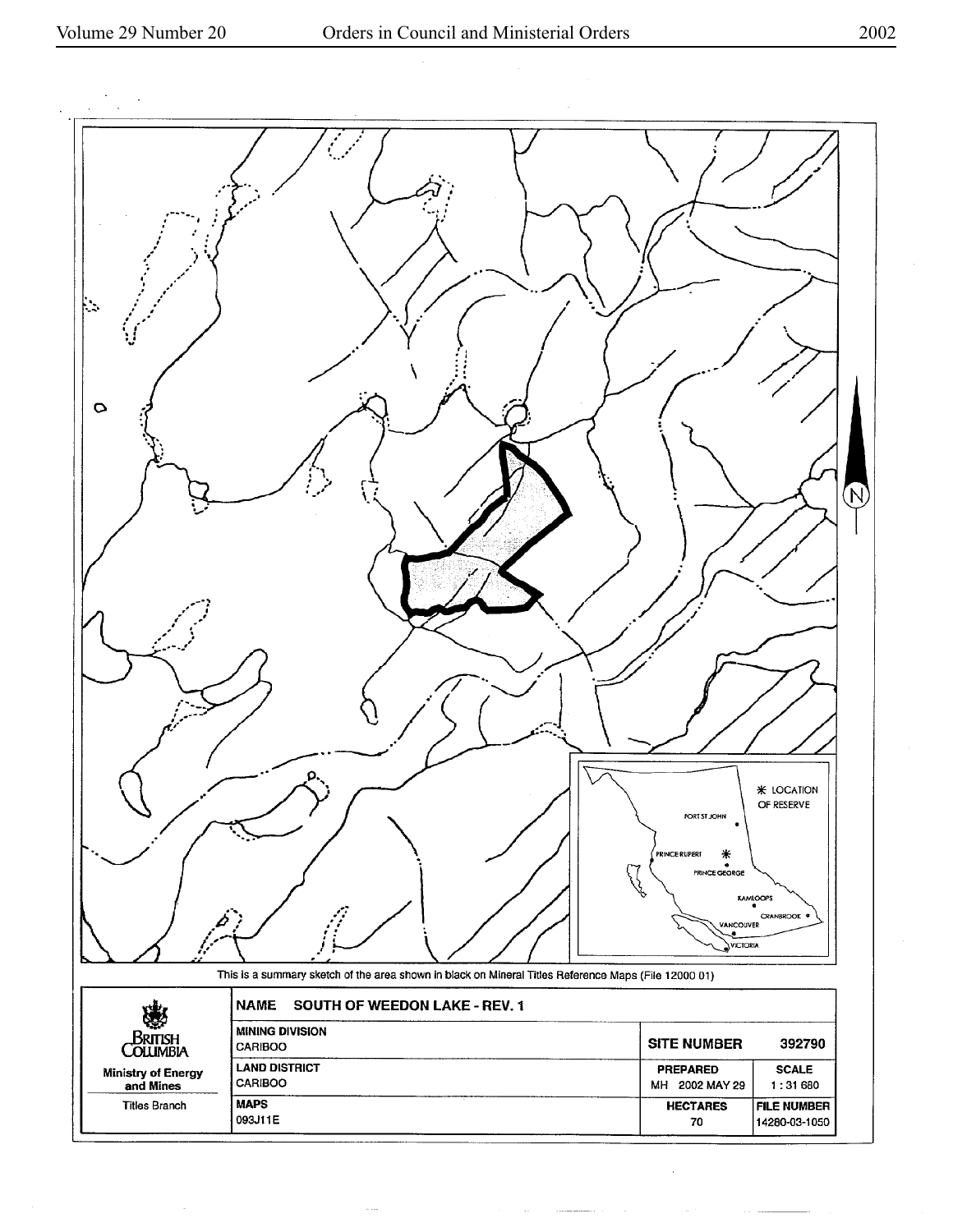![](_page_15_Figure_2.jpeg)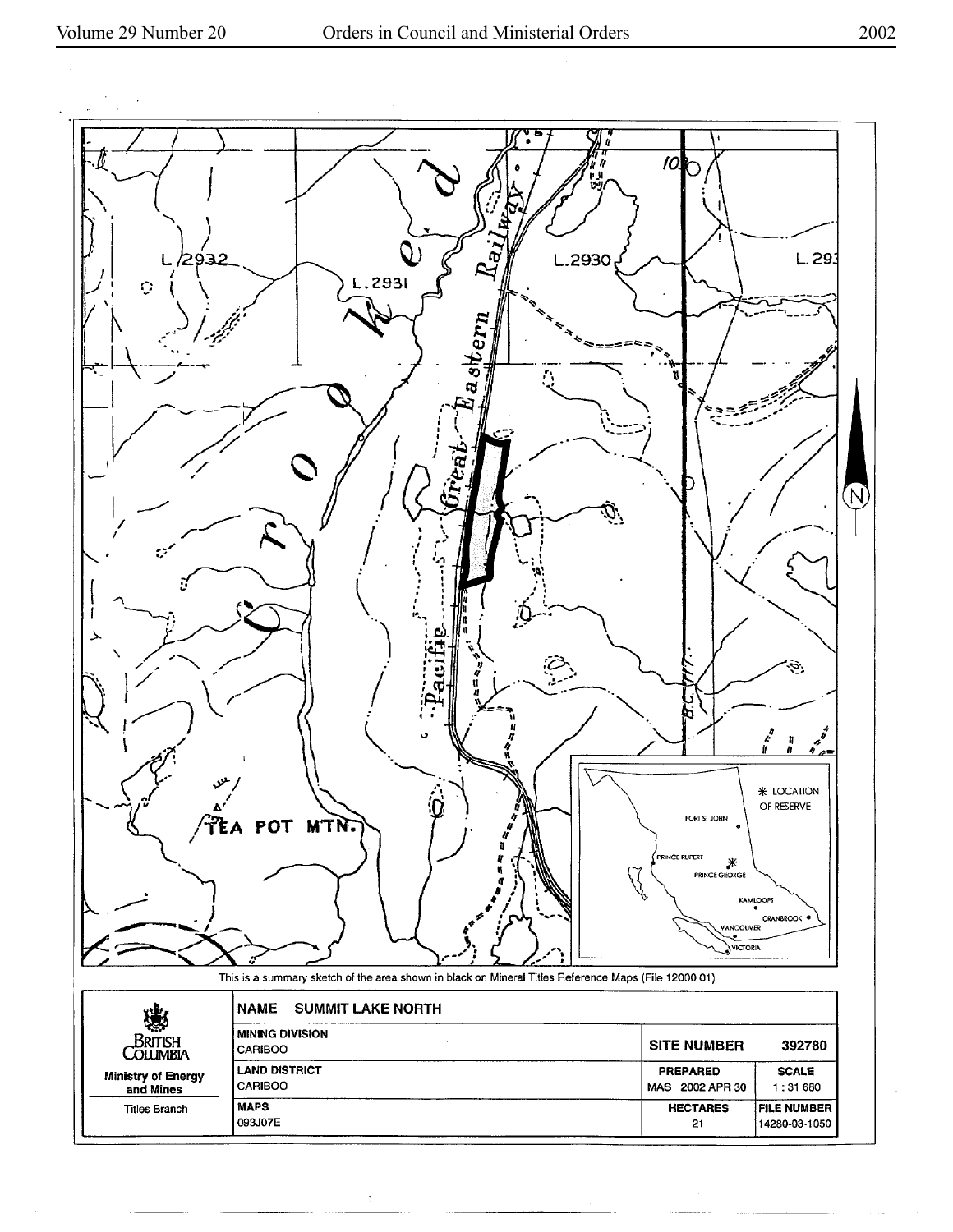![](_page_16_Figure_2.jpeg)

 $\sim$  .  $\sim$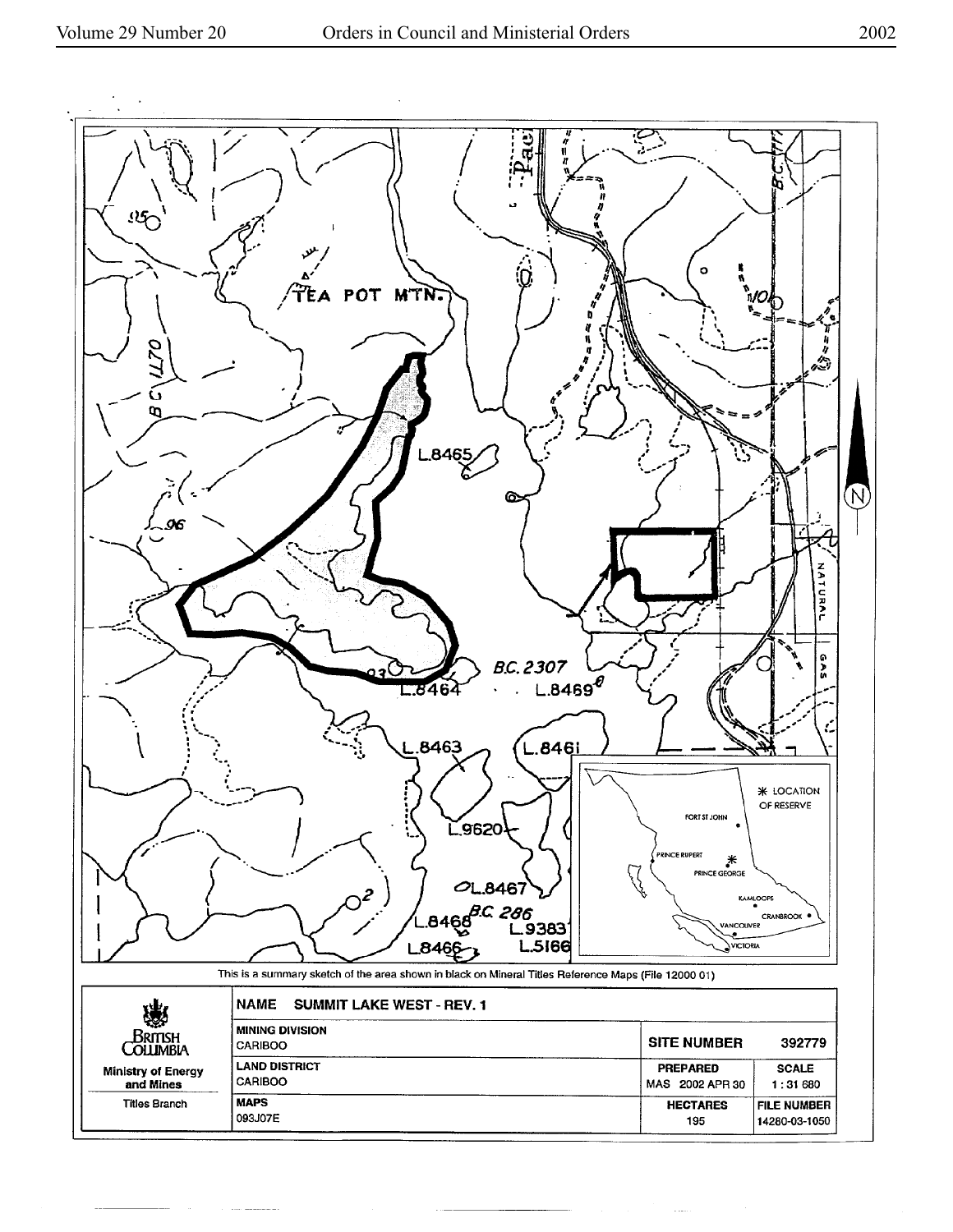![](_page_17_Figure_2.jpeg)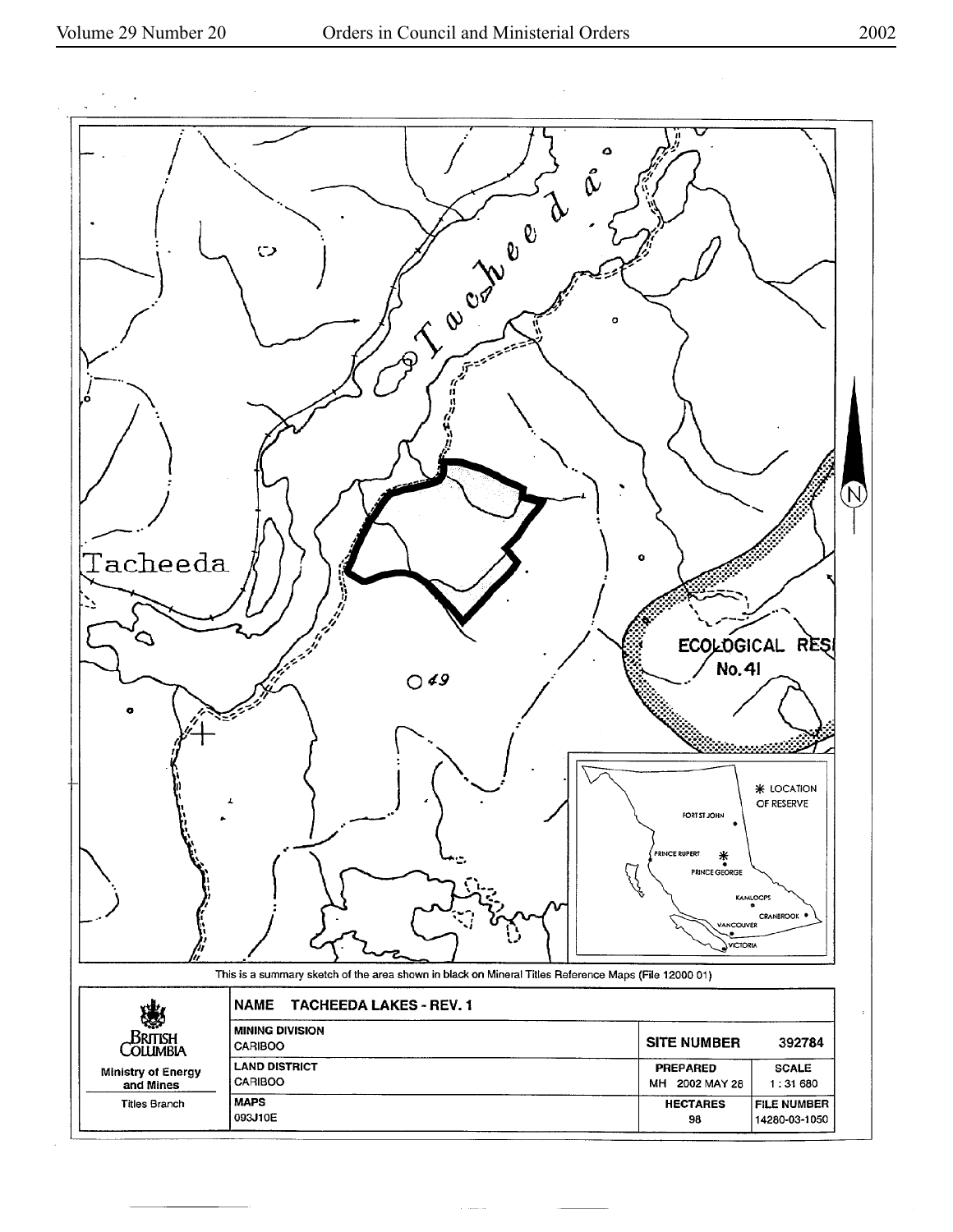![](_page_18_Figure_2.jpeg)